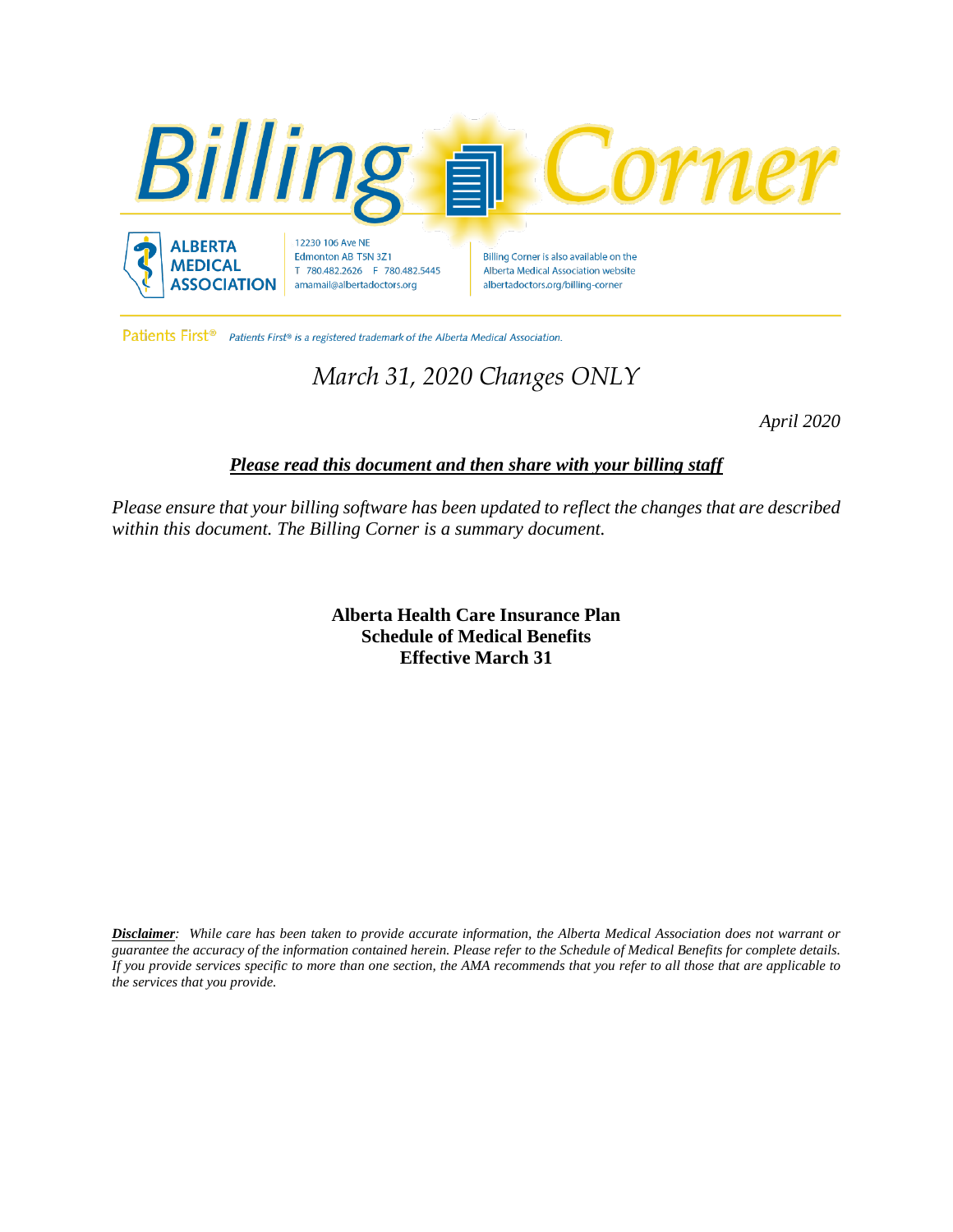## **Table of Contents**

| Adjust Complex Patient Modifiers - Rescinded on March 17, 2020 (MED 209)        | 3              |
|---------------------------------------------------------------------------------|----------------|
| De-list Comprehensive Care Plans 03.04J (MED 210)                               | 3              |
| De-insure Drivers Medical 03.05H (MED 211)                                      | 4              |
| De-insure Imaging when Referred from Uninsured Practitioners (MED212)           | 4              |
| Diagnostic Imaging Appropriateness (MED 213)                                    | $\overline{a}$ |
| Daily Volume Caps (MED 220)                                                     | 5              |
| Reduction of Overhead in Publically Funded Facilities - The "Z" Codes (MED 215) | $\overline{7}$ |
| Removal of Clinical Stipends                                                    | 10             |
| Claims Submission to 90 Days (GEN 123)                                          | 10             |
| Standardize payments for non-invasive diagnostic services in AHS facilities     | 10             |
| Stop Accepting Good Faith Claims (GEN 122)                                      | 11             |
| Continuing Medical Education Program (CME) (MED 219)                            | 11             |
| Medical Liability Reimbursement Program (MLR) (MED 218)                         | 11             |
| Rural Remote Northern Program (RRNP) (MED 217)                                  | 12             |
| Business Cost Program (BCP) (MED 216)                                           | 12             |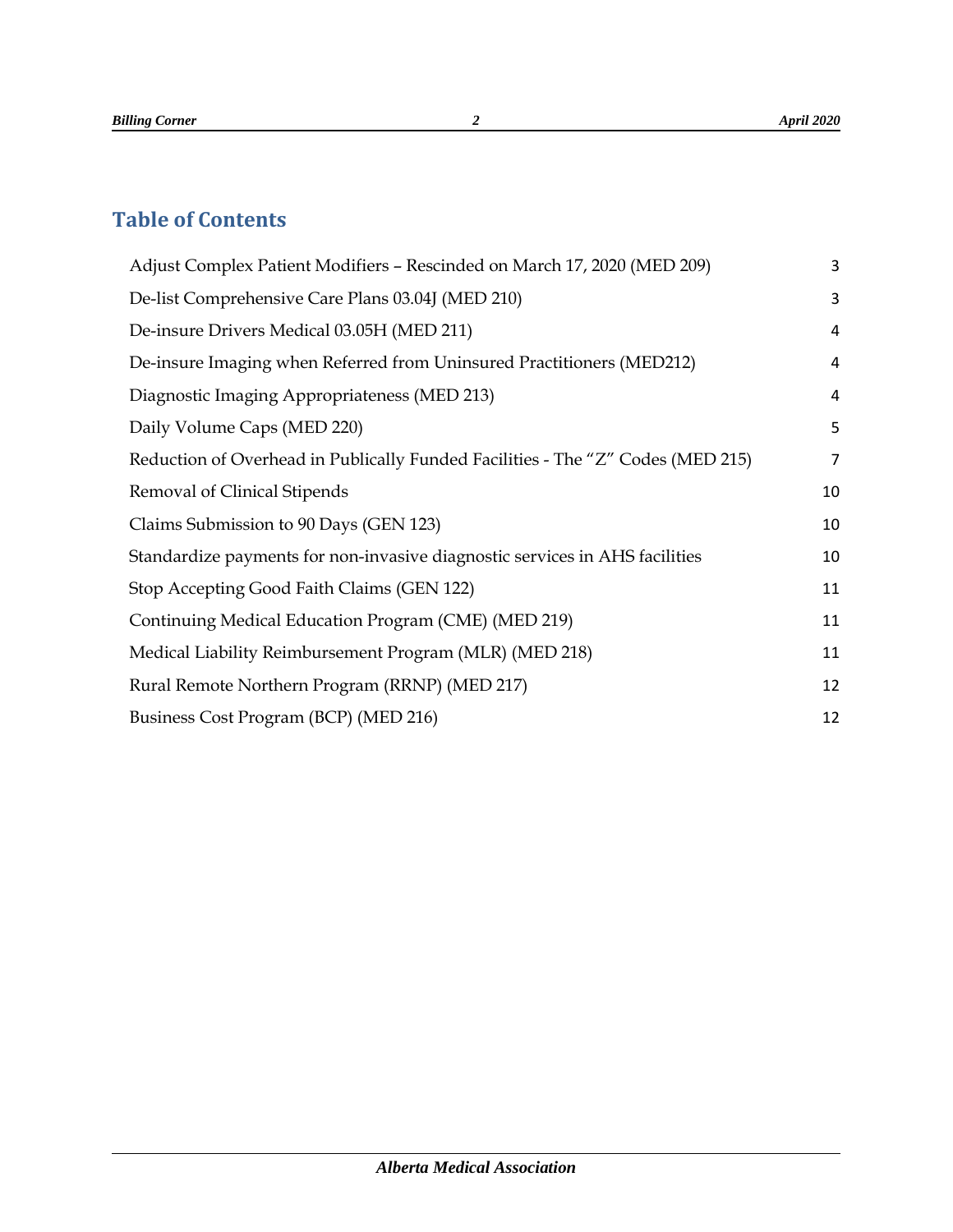## <span id="page-2-0"></span>*Adjust Complex Patient Modifiers – Rescinded on March 17, 2020 (MED 209)*

Please Note: The proposed changes to the time requirements and payment rates for complex patient modifiers were rescinded by Alberta Health on March 17, 2020, and **will not be going forward** on March 31, 2020, **NO CHANGES TO THE FOLLOWING:**

- CMXC modifier for comprehensive visit and consultation services
- CMXV modifiers –for other specialist visit services
- CMGP modifier time requirements or payment for General Practitioner visit services

Complex modifiers are NOT applicable to virtual care codes.

## <span id="page-2-1"></span>*De-list Comprehensive Care Plans 03.04J (MED 210)*

Health Service Code 03.04J – Development of a Comprehensive Annual Care Plan – is de-listed from the Schedule of Medical Benefits. Claims for 03.04J submitted on March 31, 2020 or later will not be paid.

Comprehensive care planning is still considered an insured service and if provided can be claimed as a part of 03.04A when all of the criteria for 03.04A have been met.

The following changes in bold show the changes to the Governing Rules:

4.2.3 Comprehensive Visit: An in-depth evaluation of a patient. This service includes the recording of a complete history and performing a complete physical examination appropriate to the physician's specialty, an appropriate record and advice to the patient. It may include the ordering of appropriate diagnostic tests and procedures as well as discussion with the patient.

**Advice to the patient must include discussion of a care plan related to the patient's condition(s). Patient care advice, including the discussed care plan, must be documented in the patient's record. The care plan does not have to be formally signed by the patient.**

AMA Billing Tips;

The AMA has requested that Alberta Health clarify whether or not a care plan MUST be completed in order to bill 03.04A, to date, a response has NOT been provided. Previous information from AH stated that it was NOT a requirement however, that was prior to the addition of the text above to the GR's.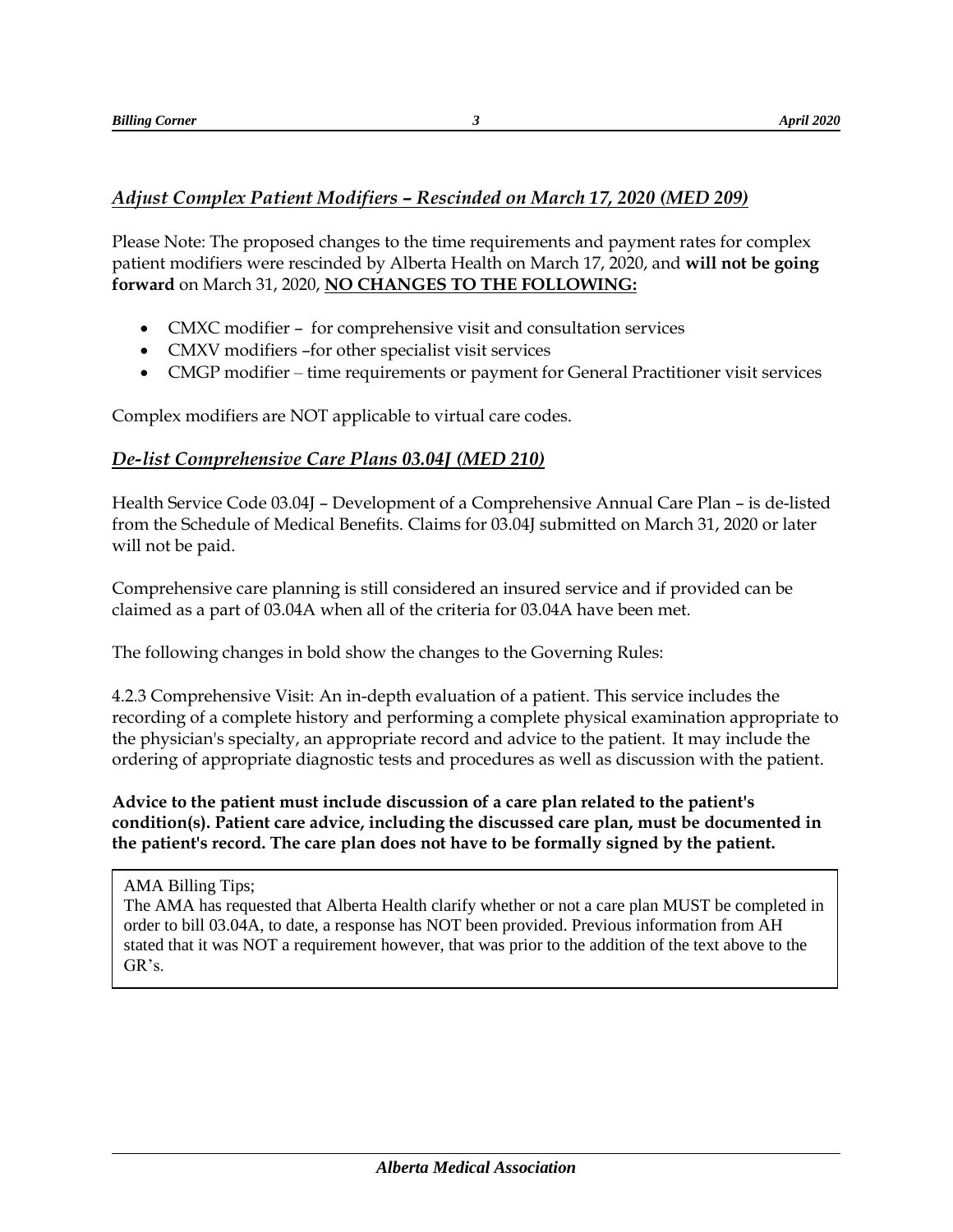#### <span id="page-3-0"></span>*De-insure Drivers Medical 03.05H (MED 211)*

Driver's Medical Examination for Patients 74.5 Years of Age or Older – is de-insured from the Schedule of Medical Benefits.

Physicians must advise patients 74.5 years of age or older of the cost for the exam before starting the exam. Please consult the AMA's *Guideline to Billing Uninsured Services* available on the AMA website (login required).

#### AMA Billing Tips;

The Drivers Medical cannot be claimed as 03.04A or any other SOMB code. Patients are responsible for the fee for the service and must be made aware of the fee in advance of providing the service. Physicians may charge a fee that is reflective of the service, time, intensity and complexity while keeping in mind the patients' ability to pay.

## <span id="page-3-1"></span>*De-insure Imaging when Referred from Uninsured Practitioners (MED212)*

Patients who are referred for imaging services by a chiropractor, physiotherapist, or audiologist are not payable under the Alberta Health Care Insurance Plan, fees for these services are the responsibility of the patient.

 Chiropractors, Physiotherapists, and Audiologists will have to inform their patients of the costs for these services.

#### AMA Billing Tips;

It is expected that ordering providers will inform patients that there will be a charge for the imaging when the service is direct to diagnostic. Physicians must still inform patients of the fees for the images requested in advance of providing the services.

#### <span id="page-3-2"></span>*Diagnostic Imaging Appropriateness (MED 213)*

Health Service Codes X301, X303, X311, X315, X316, X317, X318, and X319 will be amended to preclude specific combinations of services. Physicians are advised to adhere to the following billing restrictions:

- X301 May not be claimed with X338
- X303 Max of one call
- X311 May not be claimed with X312, X314 or X315
- X315 May not be claimed with X311 or X324
- X316 May not be claimed with X312 or X324
- X317 May not be claimed with X324
- X318 May not be claimed with X314
- X319 May not be claimed with X314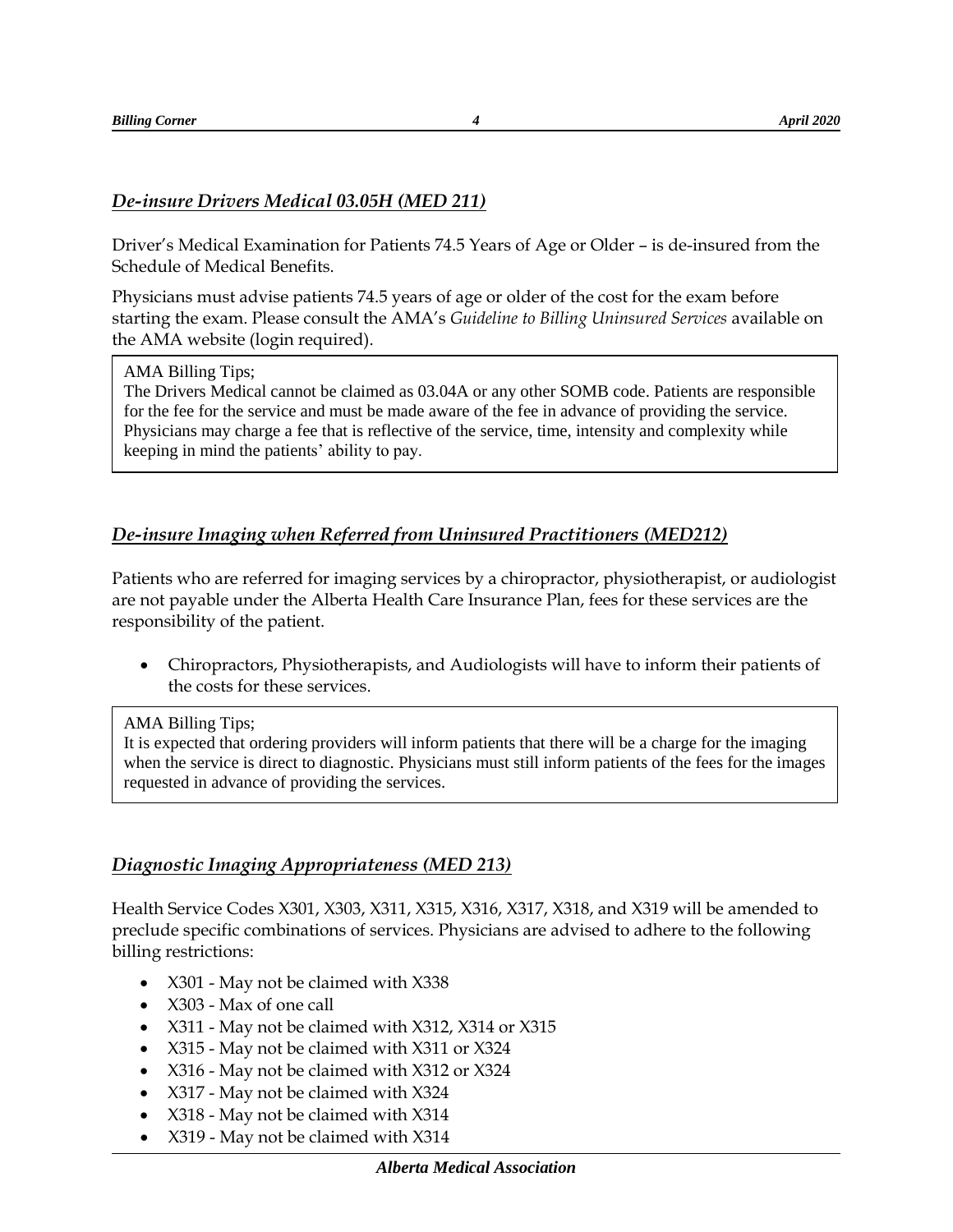## <span id="page-4-0"></span>*Daily Volume Caps (MED 220)*

The following rule was introduced:

## 19 DAILY PATIENT VOLUME PAYMENT RULES

19.1 Daily patient volume payment rules will apply to visit services with a "V" category code (excluding HSC 13.82A) that are provided in an office, home, or a non-registered facility.

The codes activated during a pandemic by the Chief Medical Officer of Health will be exempt from the daily patient volume payment rules.

Excluding Grande Prairie and Fort McMurray, the daily patient volume payment rules will not apply to services provided in communities that are eligible for variable fee payments under the Rural Remote Northern Program.

The total of all billings for eligible category "V" codes that are accepted for payment under the Alberta Health Care Insurance Plan will be calculated for each practitioner for each calendar day. When the daily total exceeds 50, the practitioner's payment on the category "V" codes that exceed 50 will be discounted by 50 percent. When the daily total exceeds 65, the practitioner's payment on the category "V" codes that exceed 65 will be discounted by 100 percent. Services will be assessed and payment/discounts will be applied to services in the order in which they are accepted for payment by the Alberta Health Care Insurance Plan.

#### AMA Billing Tips

Alberta Health added Home and non-registered facility to the rule even though it was not mentioned in MED 220. This means that if a physician provides services in their office and then proceeds to provide home care or visits to a non registered facility, the services provided in those locations will *also* be applied to the daily cap. The cap will not apply to services provided in rural communities, hospitals, and emergency rooms. Rates will be reduced as follows:

| #of visits/day | Discount Rate |
|----------------|---------------|
| $0$ to 50      | $0\%$         |
| 51 to 65       | .50%          |
| 66 and greater | 100%          |

The cap ONLY applies in the following areas:

| Edmonton | Sherwood Park | - St. Albert         | Devon   | Stony Plain |
|----------|---------------|----------------------|---------|-------------|
| Leduc    | Fort McMurray | <b>Grand Prairie</b> | Airdrie | Red Deer    |
| Calgary  | Medicine Hat  | Lethbridge           |         |             |

Examples:

- 1) Physician in Edmonton provides services in office location #1 in the morning, then proceeds to provide services in office location #2. "V" category services for both locations will be included in the total
- 2) Physician in Brooks provides 52 services in a single day including LTC and office patients. No reductions, Brooks is a rural community, the rule does not apply to rural AB.

A list of the "V" category codes that may contribute to the overall cap is included on the next page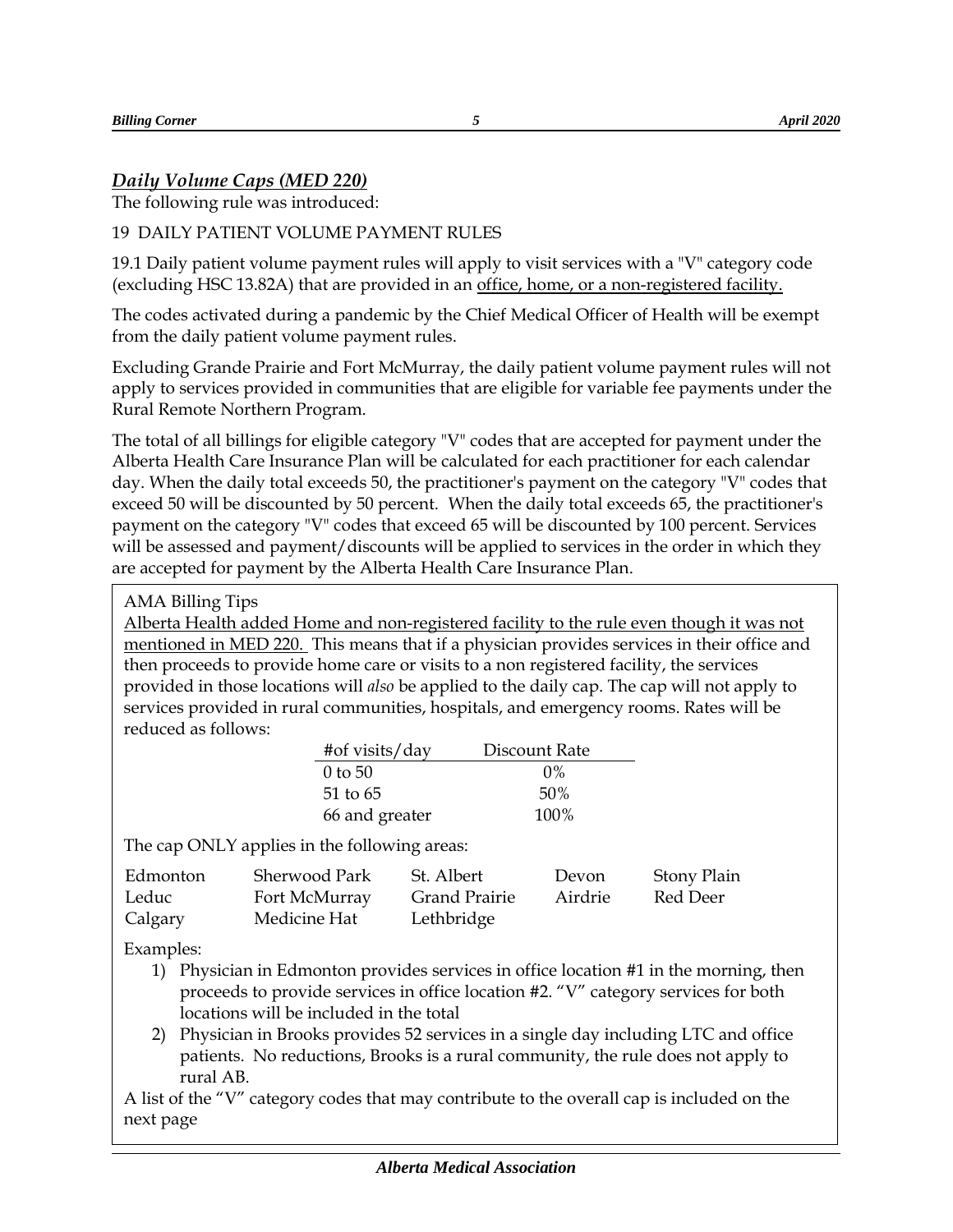| V category codes 2020 |            |         |         |
|-----------------------|------------|---------|---------|
| 03.01B                | 03.03NB    | 03.07A  | 08.44C  |
| 03.01BA               | 03.03P     | 03.07B  | 08.44D  |
| 03.01BB               | 03.03Q     | 03.07C  | 08.45   |
| 03.01C                | 03.03R     | 03.08A  | 08.45A  |
| 03.01J                | 03.04A     | 03.08B  | 09.01F  |
| 03.01LG               | 03.04B     | 03.08C  | 09.02A  |
| 03.01LH               | 03.04I     | 03.08F  | 09.02D  |
| 03.01LI               | 03.04K     | 03.08H  | 13.55A  |
| 03.01LJ               | 03.04M     | 03.08I  | 13.59D  |
| 03.01LK               | 03.04N     | 03.08J  | 13.99AC |
| 03.01LL               | 03.04O     | 03.08K  | 13.99AZ |
| 03.01LM               | 03.04P     | 03.08L  | 13.99J  |
| 03.01LN               | 03.04Q     | 03.08M  | 13.99JA |
| 03.01LO               | 03.04R     | 03.09A  | 13.99K  |
| 03.01LT               | 03.05I     | 03.09B  | 13.99KA |
| 03.01LU               | 03.05JA    | 03.11A  | 13.99KB |
| 03.01LV               | 03.05JB    | 07.57B  | 13.99O  |
| 03.01MT               | 03.05JC    | 08.11A  | 13.99OA |
| 03.01N                | $03.05$ JD | 08.11B  | 13.99UM |
| 03.01NG               | 03.05JE    | 08.11C  | 13.99V  |
| 03.01NH               | 03.05JF    | 08.12A  | 98.12S  |
| 03.01NI               | 03.05JG    | 08.19A  |         |
| 03.01NJ               | 03.05JH    | 08.19AA |         |
| 03.01NK               | $03.05$ JJ | 08.19B  |         |
| 03.01NL               | 03.05JK    | 08.19BB |         |
| 03.01NM               | 03.05JM    | 08.19C  |         |
| 03.01O                | 03.05JN    | 08.19CC |         |
| 03.01R                | 03.05JP    | 08.19D  |         |
| 03.01S                | 03.05JQ    | 08.19F  |         |
| 03.01T                | 03.05JR    | 08.19G  |         |
| 03.02A                | 03.05K     | 08.19GA |         |
| 03.03A                | 03.05LA    | 08.19GB |         |
| 03.03B                | 03.05LB    | 08.19H  |         |
| 03.03C                | 03.05T     | 08.19J  |         |
| 03.03F                | 03.05U     | 08.19K  |         |
| 03.03FA               | 03.05V     | 08.19L  |         |
| 03.03ME               | 03.05W     | 08.19M  |         |
| 03.03MF               | 03.05X     | 08.19N  |         |
| 03.03N                | 03.05Y     | 08.44A  |         |
| 03.03NA               | 03.05YM    | 08.44B  |         |

*Alberta Medical Association*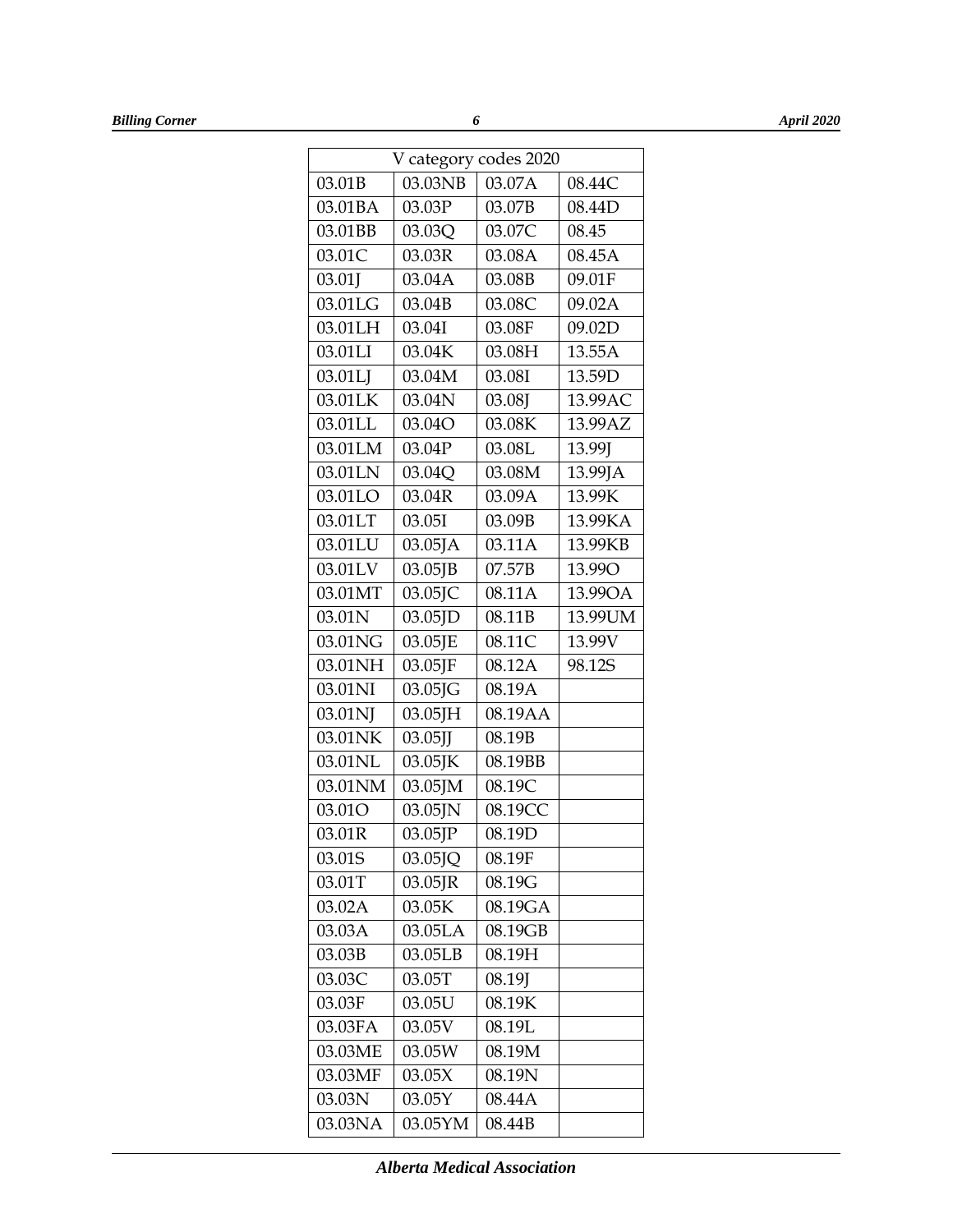#### <span id="page-6-0"></span>*Reduction of Overhead in Publically Funded Facilities - The "Z" Codes (MED 215)*

Physicians will no longer be able to submit claims for specific service when they are provided inside a publicly funded facility such as:

- Active Treatment Centre
- Ambulatory Care Centre
- Auxiliary Hospital
- Health Canada Nursing Station
- Community Mental Health Clinic
- Nursing Home
- Regional Contracted Practitioner Office (a facility that has a contract with AHS to provide specific services)
- Subacute Auxiliary Hospital
- Urgent Care Center
- Advanced Ambulatory Care Centre

Claims for the following will no longer be paid when provided in a publicly funded facility:

| 03.03A  | 03.03B | 03.03F | 03.04A | 03.051 | 03.07A |
|---------|--------|--------|--------|--------|--------|
| 03.08A  | 03.08B | 03.08I | 03.08  | 08.19A | 08.19G |
| 08.19GA | 08.45  |        |        |        |        |

Physicians will use the following codes instead of the above when they are providing service in any publicly funded facility:

03.03AZ Limited assessment of a patient's condition requiring a history related to the presenting problems, an examination of the relevant body systems, appropriate records, and advice to the patient - out of office.

NOTE: 1. Benefit includes the ordering of appropriate diagnostic tests and procedures as well as discussion with the patient.

2. May not be claimed in addition to HSC 03.05JB at the same encounter

- 03.03BZ Prenatal visit out of office.
- 03.03FZ Repeat office visit or scheduled outpatient visit in a regional facility, referred cases only out of office.
- 03.04AZ Comprehensive assessment of a patient's condition requiring a complete history, a complete physical examination appropriate to the physician's specialty, an appropriate record and advice to the patient - out of office.

NOTE: 1. This may be used for an annual medical examination within the limitations of GR 4.6.1.

2.Complete physical examination shall include examination of each organ system of the body, except in psychiatry, dermatology and the surgical specialties. "Complete physical examination"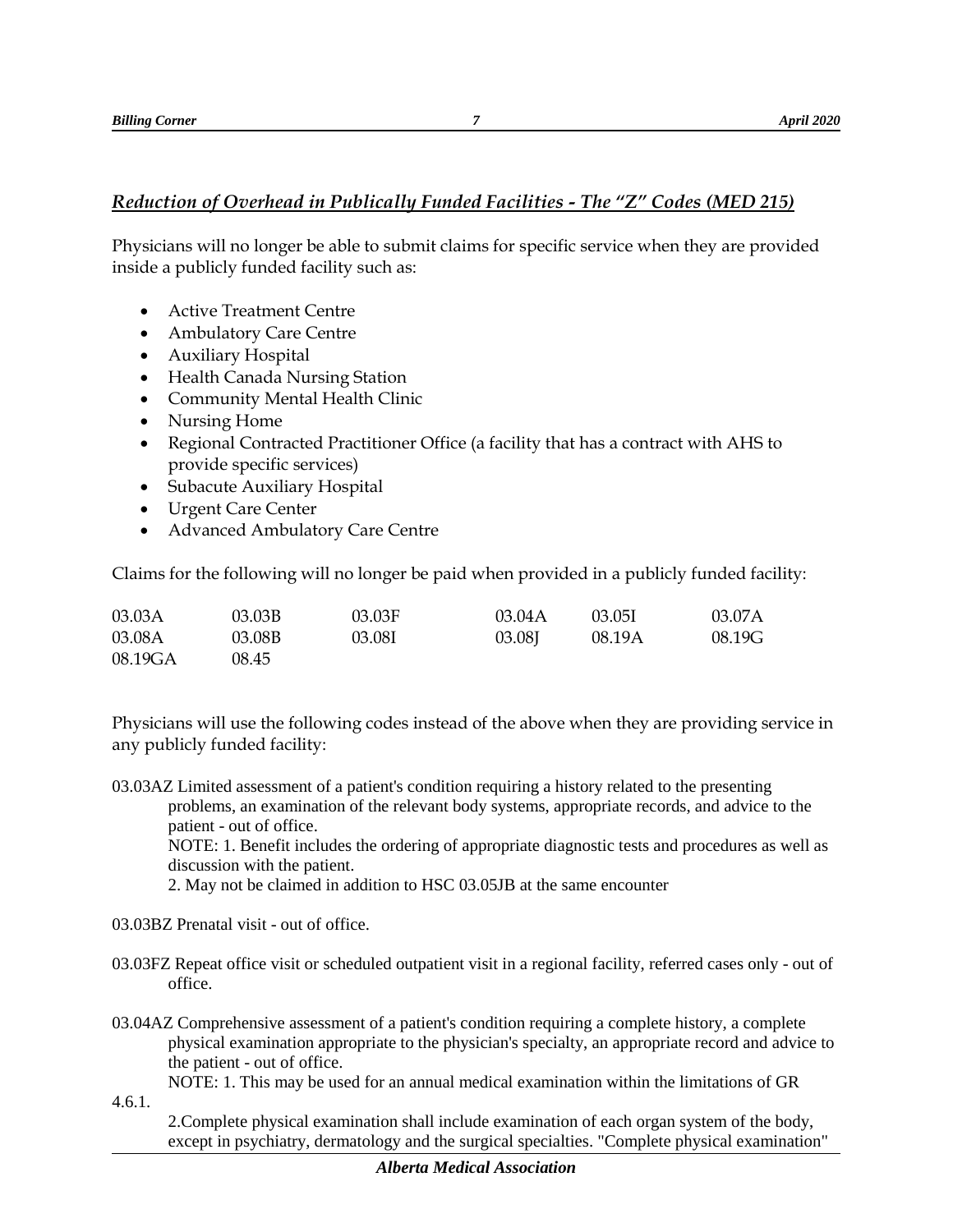shall encompass all those organ systems which customarily and usually are the standard complete examination prevailing within the practice of the respective specialty. What is customary and usual may be judged by peer review.

3. Benefit includes the ordering of appropriate diagnostic tests and procedures as well as discussion with the patient.

- 03.05IZ Direct care, reassessment, education and/or general counselling of a patient requiring palliative care, per 15 minutes or portion thereof – out of office.
- 03.07AZ Minor consultation out of office

NOTE: 1. May not be claimed in addition to a surgical assist(SA,SAQS,SSOS) for the same patient by the same physician.

03.08AZ Comprehensive consultation - out of office

NOTE: 1. May not be claimed in addition to a surgical assist (SA, SAQS,SSOS) for the same patient by the same physician.

2. A comprehensive consultation may not be claimed for a transfer of care.

- 03.08BZ Obstetrical consultation out of office
- 03.08IZ Prolonged cardiology, clinical immunology, endocrinology/metabolism, gastroenterology, hematology, infectious diseases, internal medicine, nephrology, physiatry, medical oncology, neurology, respiratory medicine or rheumatology consultation or visit, full 15 minutes or major portion thereof for the first call when only one call is claimed - out of office. NOTE: May only be claimed in addition to HSCs 03.04A, 03.04AZ, 03.04C, 03.07B, 03.08A, and 03.08AZ when these services exceed 30 minutes.
- 03.08JZ Prolonged consultation or hospital admission by pediatrics (including subspecialties) and clinical immunology and allergy for patients 18 years of age and under, or by medical genetics (no age restriction), full 15 minutes or portion thereof for the first call when only one call is claimed - out of office.

NOTE: May only be claimed:

- in addition to HSC 03.08A, 03.08AZ and 03.04C after 30 minutes;
- in addition to HSC 03.07A, 03.07AZ, and 03.07B after 20 minutes.
- 08.19AZ Formal major psychiatric consultation, first full 30 minutes or major portion thereof for the first call when only one call is claimed - out of office.

NOTE: 1. Each subsequent 15 minutes, or major portion thereof, may be claimed at the rate specified on the Price List after the first full 30 minutes has elapsed.

2. HSCs 08.19GA, 08.19GB or 08.19GZ may not be claimed at the same encounter. The total time spent providing the consultation must be claimed using the applicable consultation code.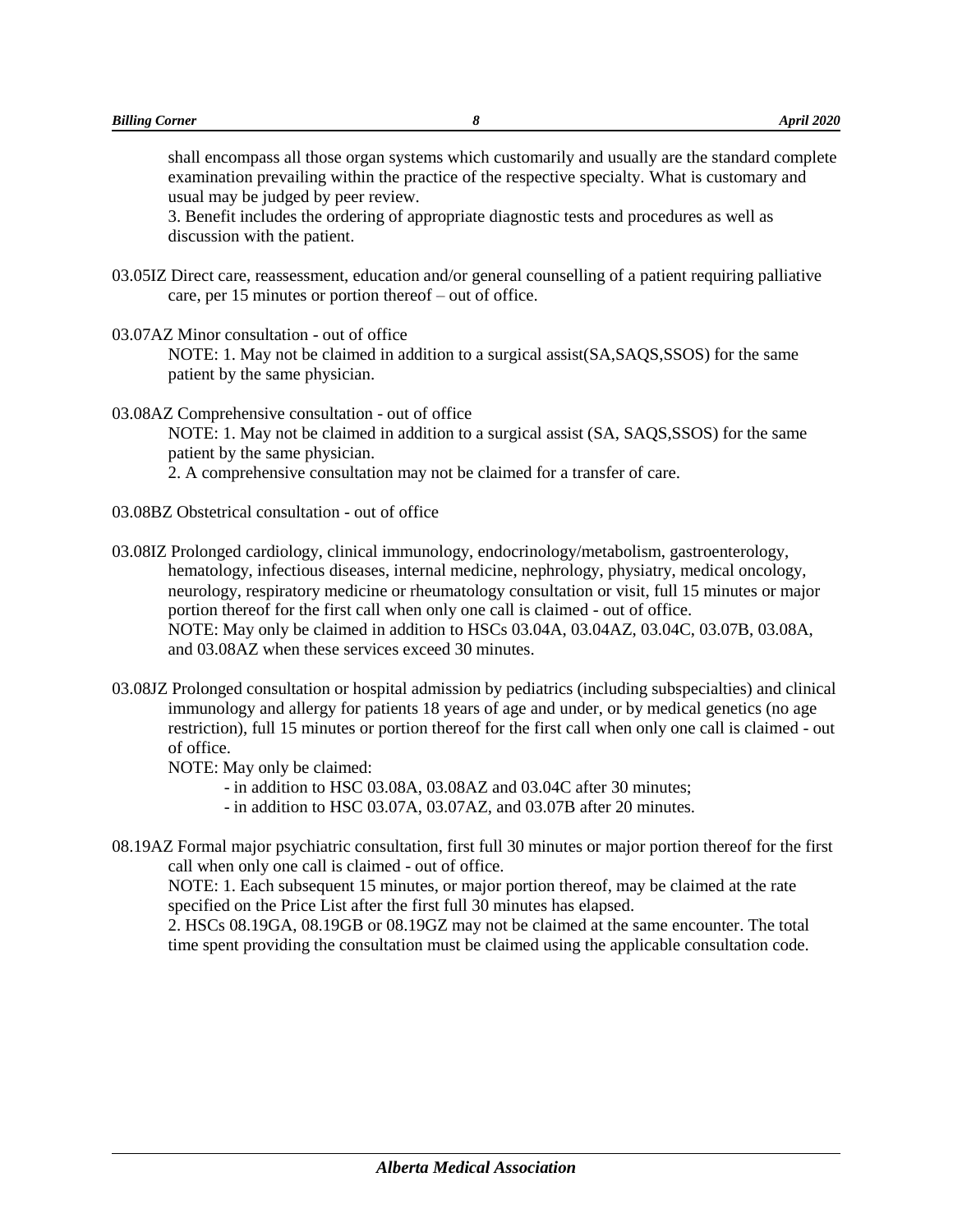| 08.19GZ Direct contact with an individual patient for psychiatric treatment (including medical |
|------------------------------------------------------------------------------------------------|
| psychotherapy and medication prescription), psychiatric reassessment, patient education and/or |
| psychiatric counselling, per 15 minutes or major portion thereof - out of office.              |
| NOTE: 1. May be claimed:                                                                       |

-if the intent of the session is the therapy of one individual patient, whether or not more than one person is involved in the session.

-when a physician assessment has established (during the same or previous visit) that the patient is suffering from a psychiatric disorder.

2. For treatment of non-psychiatric disorders, the appropriate office visit health service code should be claimed.

3.May not be claimed at the same encounter as HSCs 08.11A, 08.11C, 08.19A, 08.19AA, 08.19B, 08.19BB, 08.19C, 08.19CC or 08.19AZ.

08.45Z Assessment or therapy of a family, requiring comprehensive psychiatric or family systems evaluation, first full 45 minutes or major portion thereof for the first call when only one call is claimed\_- out of office.

NOTE: 1. May only be claimed:

- when the purpose of the visit is to provide psychiatric assessment or therapy to deal with systemic issues in the family unit;
- by general practice physicians, generalists in Mental Health, pediatricians (including subspecialties) and psychiatrists.

2. Each subsequent 15 minutes, or major portion thereof, may be claimed at the rate specified on the Price List after the first full 45 minutes has elapsed.

\*The 08.19G and 08.19GA will be rolled up into the 08.19GZ code.



*Alberta Medical Association*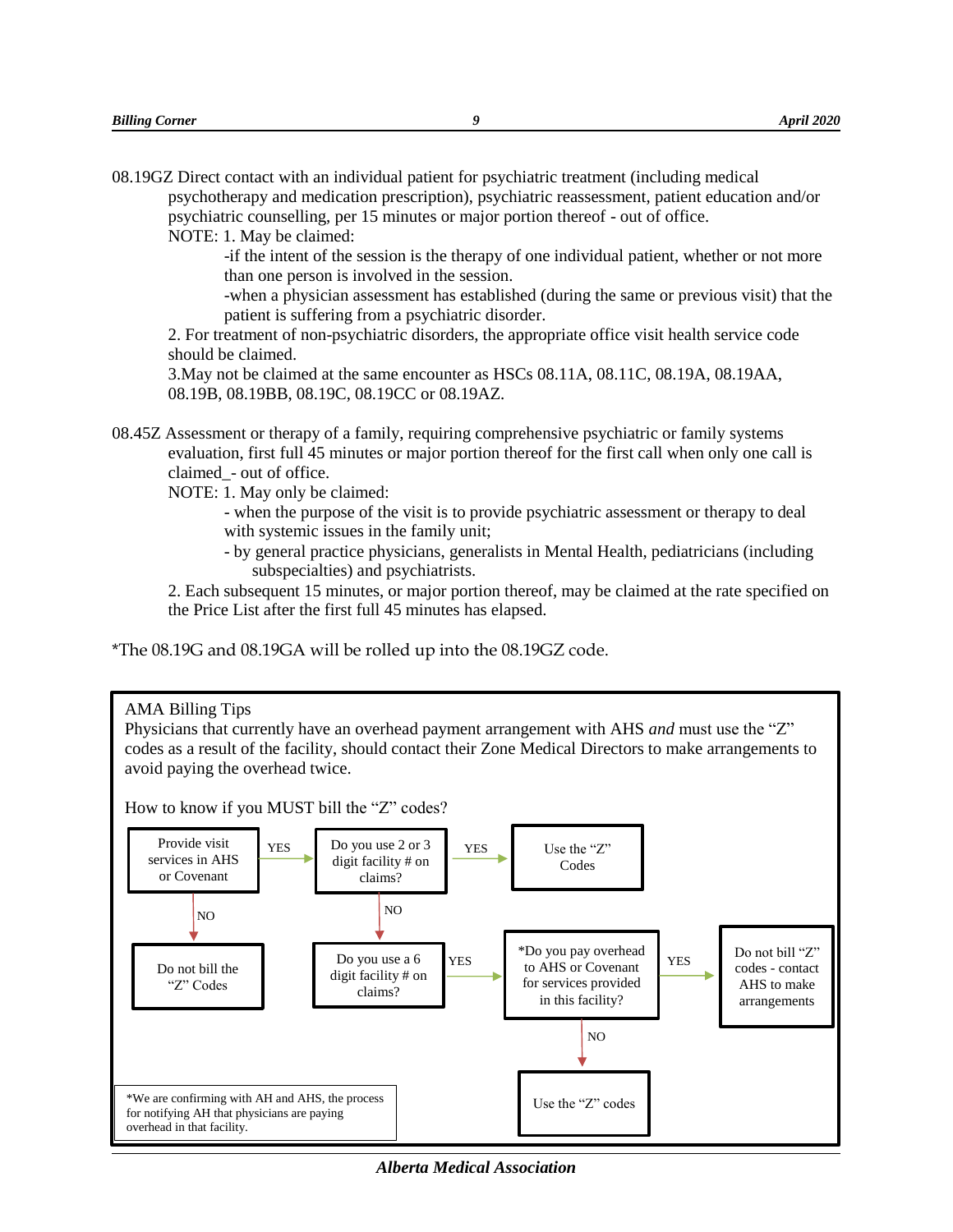## <span id="page-9-0"></span>*Removal of Clinical Stipends*

AHS has indicated they **will not stop the clinical stipends before August 2020** unless physicians have been notified otherwise. More information to follow.

## <span id="page-9-1"></span>*Claims Submission to 90 Days (GEN 123)*

The time limit for practitioners to submit claims to Alberta Health for services provided in Alberta changes from 180 days to **90 days**.

Any outstanding claims submitted after 90 days (and within 180 days of the service date) for services performed prior to March 31, 2020, will require manual adjudication. These claims will require text indicating the service was performed prior to the March 31 submission time limit change.

Requests to consider extenuating circumstances in relation to outdated claims are reviewed on a case-by-case basis. Examples of extenuating circumstances are disasters where records have been destroyed (fire/flood), fraud, theft of computer or paper records, and claims refused by the Workers' Compensation Board.

AMA Billing Tips:

The last day Alberta Health processed claims for dates of service prior to March 31 was actually March 26. This means that claims for dates of service prior to March 31 that were submitted after March 26, were rejected as out of date. When a physician has just a few claims to submit, they can be submitted with text and will be manually reviewed. For larger volumes of claims, please contact AH directly at [Health.HCIPAProviderClaims@gov.ab.ca](mailto:Health.HCIPAProviderClaims@gov.ab.ca) and include [health.hlink@gov.ab.ca](mailto:health.hlink@gov.ab.ca) in the email as well.

## <span id="page-9-2"></span>*Standardize payments for non-invasive diagnostic services in AHS facilities*

The AMA does not have any additional details about this proposal at this time.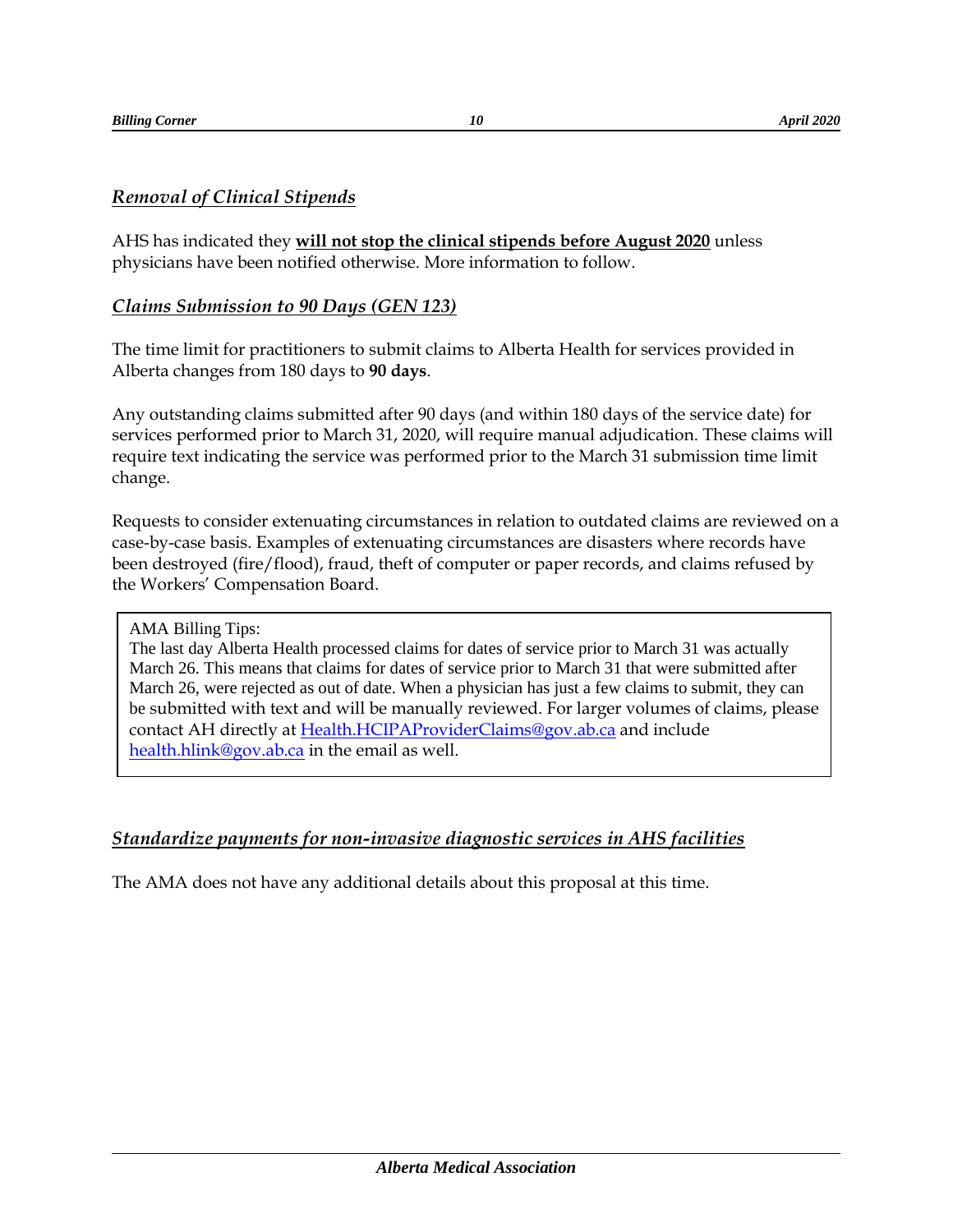## <span id="page-10-0"></span>*Stop Accepting Good Faith Claims (GEN 122)*

Claims made under the Good Faith Policy will no longer be paid. Physicians will have to verify coverage of the patient prior to submitting a claim. If proof of eligibility is not provided, physicians may consider collecting payment from the patient and submitting a pay-to-patient claim. You may charge the patient the listed rate in the SOMB and submit a pay to patient claim to Alberta Health using the patient demographic information, including their PHN, provided. If the information provided by the patient is accurate and the patient has coverage at the time of the service or has it backdated to the date of service, the patient will receive a cheque in the mail (to the address Alberta Health has for the patient) for the amount that was paid. See the [Physician's Resource Guide](https://open.alberta.ca/publications/physician-s-resource-guide) for more information.

In an AHS facility, physicians are obligated to see patients without the requirement for compensation. In a private clinic, physicians are not obligated to see patients who cannot pay or provide proof of coverage.

To help reduce the number of claims refused due to problems with a patient's eligibility for benefits, always verify that your patient has AHCIP coverage.

- Physicians and office staff can verify a patient's eligibility using the person directory on Alberta Netcare. For more information on Alberta Netcare, see www.albertanetcare.ca
- Alberta Health provides a 24-hour interactive telephone inquiry service to check a patient's eligibility for coverage and validity of their PHN. To use the service phone 780- 422-6257 in Edmonton, or from outside Edmonton call toll-free 1-888-422-6257.

## <span id="page-10-1"></span>*Continuing Medical Education Program (CME) (MED 219)*

The following changes to CME will be made:

- Alberta Health funding for CME will end.
- Physicians will no longer be reimbursed for costs that are currently covered by the CME program through Alberta Health funds.
- If you have not already done so, and have outstanding CME credits, you may still submit your claims for reimbursement up to March 31, 2020

## <span id="page-10-2"></span>*Medical Liability Reimbursement Program (MLR) (MED 218)*

The following changes to the MLR program will be made:

- Funding will be based on a fixed funding amount paid to the Alberta Medical Association (AMA).
- The AMA may choose to revise the amount paid for each physician's deductible.